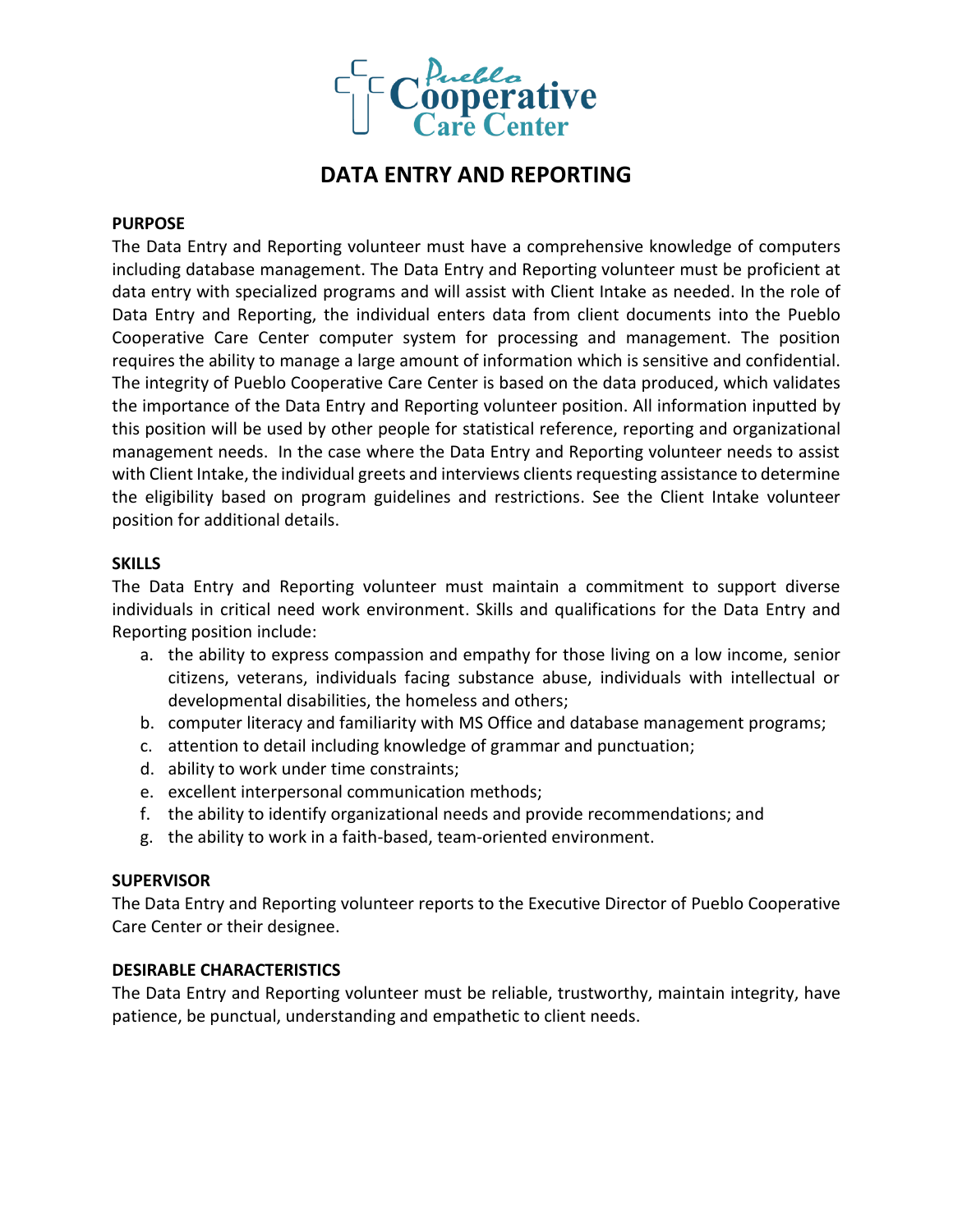

### **RESPONSIBILITIES**

Responsibilities and expectations for the Data Entry and Reporting volunteer position include:

- a. preparing source data for computer entry by compiling and sorting information;
- b. establishing data entry priorities and data management reporting priorities;
- c. processing client source documents by reviewing data for deficiencies; resolving discrepancies by using standard procedures or returning incomplete documents to the designated individual for resolution;
- d. entering client data by inputting alphabetic and numeric information on keyboard or optical scanner according to screen format;
- e. maintaining data entry requirements by following program techniques and procedures;
- f. verifying entered data by reviewing, correcting, deleting, or reentering data; combining data from all areas when information is incomplete and purging files to eliminate duplication of data;
- g. testing client system changes and upgrades by inputting new data and reviewing output;
- h. securing client information at all times;
- i. maintain operations by following policies and procedures; reporting needed changes
- j. maintains privacy requirements by keeping all information confidential;
- k. contribute to Pueblo Cooperative Care Center mission by accomplishing assigned tasks and providing requested results;
- l. ensure work area is safe, clean and organized; and
- m. assist in other work areas at Pueblo Cooperative Care Center as qualified and needed.

# **WORKSITE LOCATION** 326 West 8<sup>th</sup> Street

Pueblo, CO 81003

# **ORIENTATION & TRAINING**

Every volunteer serving at Pueblo Cooperative Care Center is required to complete a volunteer application prior to starting in any position. Program-specific orientation and job training are provided by the staff at Pueblo Cooperative Care Center followed by on-the-job training with individuals serving in that position. One-on-one mentoring with staff and experienced volunteers will be provided. As warranted, a volunteer may be requested and is expected to attend in-service education sessions as needed.

# **TIME COMMITMENT**

Shifts for volunteers can vary depending on the position an individual is volunteering for. All volunteers are asked for a commitment of a minimum of three and a half (3.5) hours per day, one day per week for six months. An individual's ability to maintain this commitment is expected.

# **MORNING MEETING**

Every volunteer is expected to attend the morning meeting each day they volunteer their services to receive all staff updates and the distribution of current information. Staff, volunteers and invited guests meet every morning, Monday through Friday at 8:40 a.m. to review available